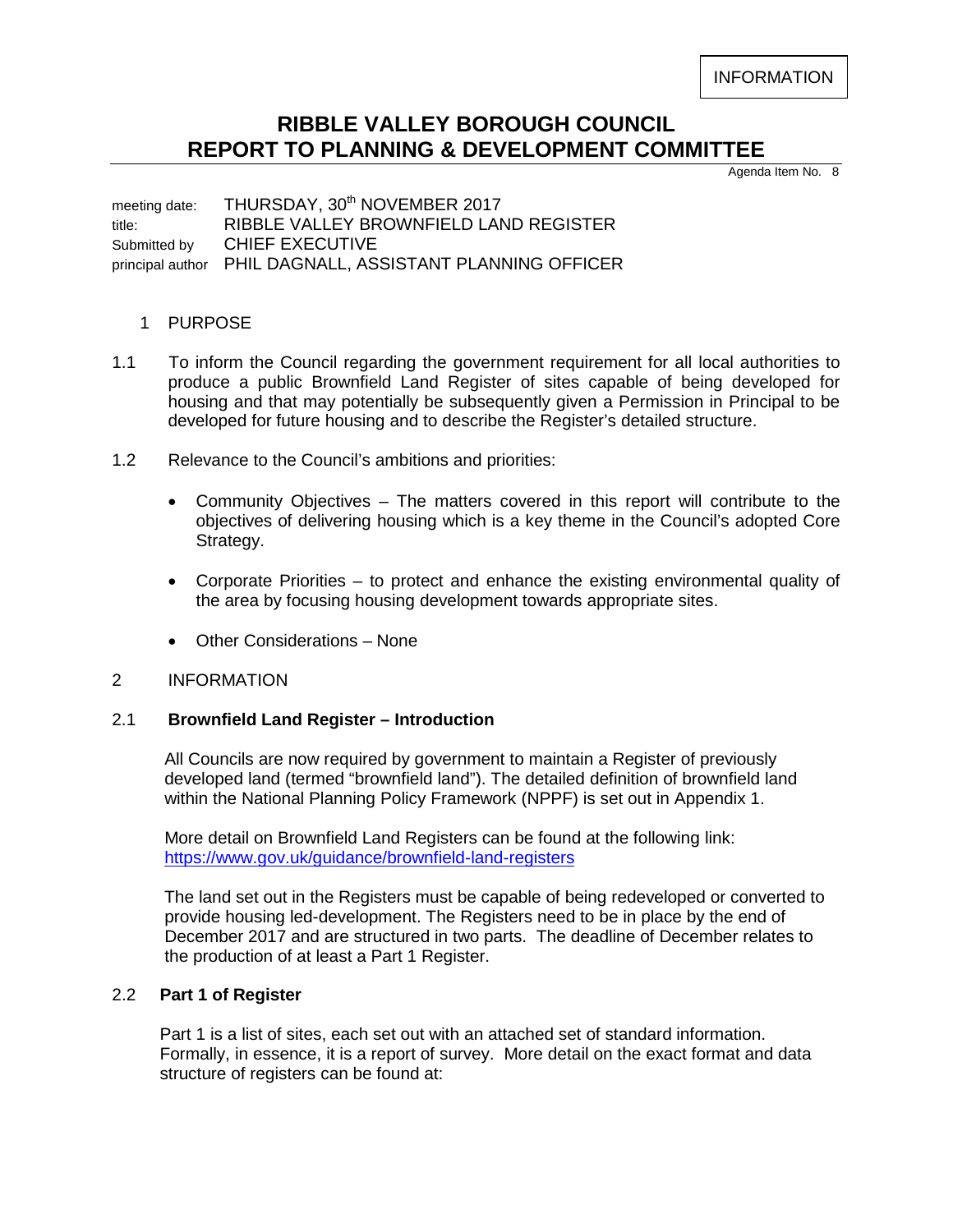<https://www.gov.uk/government/publications/brownfield-land-registers-data-standard>

 The Register's generalised structure is set out in a spreadsheet format with each site accompanied by a definitive map. The standardised information categories for Part 1 are: Site reference number, Site Address, Site Area (hectares); Site Co- ordinates; Ownership Status: the site's Deliverability within 5 years; its Planning Status (ie whether it has a current planning permission and of what kind, or whether it is a SHLAA site or a formal allocation within a Local Plan; what minimum and maximum number of housing units it could host; Site constraints such as hazardous substances etc and the date added to the Register.

- 2.3 All Part 1 sites are therefore to be considered as being capable of being redeveloped for housing. To be placed in the Register a site has to pass a series of criteria. These are:
	- a. Sites must be at least 0.25 hectares in area or be capable of supporting at least 5 houses.
	- b. They should be **suitable** for residential development, either

already having planning permission or;

 been allocated for such development in a Local Plan (in our case through the allocations in the forthcoming Housing and Economic Development DPD that will hopefully be examined by the Planning Inspectorate early in 2018) or;

 considered appropriate for such development by the Council. In more detail this involves the impact of development on the natural environment, local built environment, local amenity and any relevant representations received by the Council about the site.

- c. They should be **available** for residential development, meaning that there is no impediment to development in terms of ownership or legal constraints on the land in the opinion of either the land owner, developer or the Local Planning Authority.
- d. They should also be **achievable** ie that in the opinion of the Local Planning Authority the land is likely to be developed within 15 years of its entry on the Register.
- 2.4 To make decisions about the above matters it will be necessary to consider the evidence Councils already hold, particularly from the Strategic Housing Land Availability Assessments (SHLAAs), in our case the SHLAA of 2013.
- 2.5 However in addition to evidence from the SHLAAs Councils will also then need to publicly consult on the potential Part 1 sites they have identified to gather further information in relation to matters mentioned above such as achievability, availability and appropriateness set out in 2.3. This consultation will also need to canvass for potential other sites that could be included in the register in the form of a call for sites, strictly limited to brownfield sites fulfilling all the criteria again mentioned above in 2.3 (ie at least 0.25 hectares in extent etc).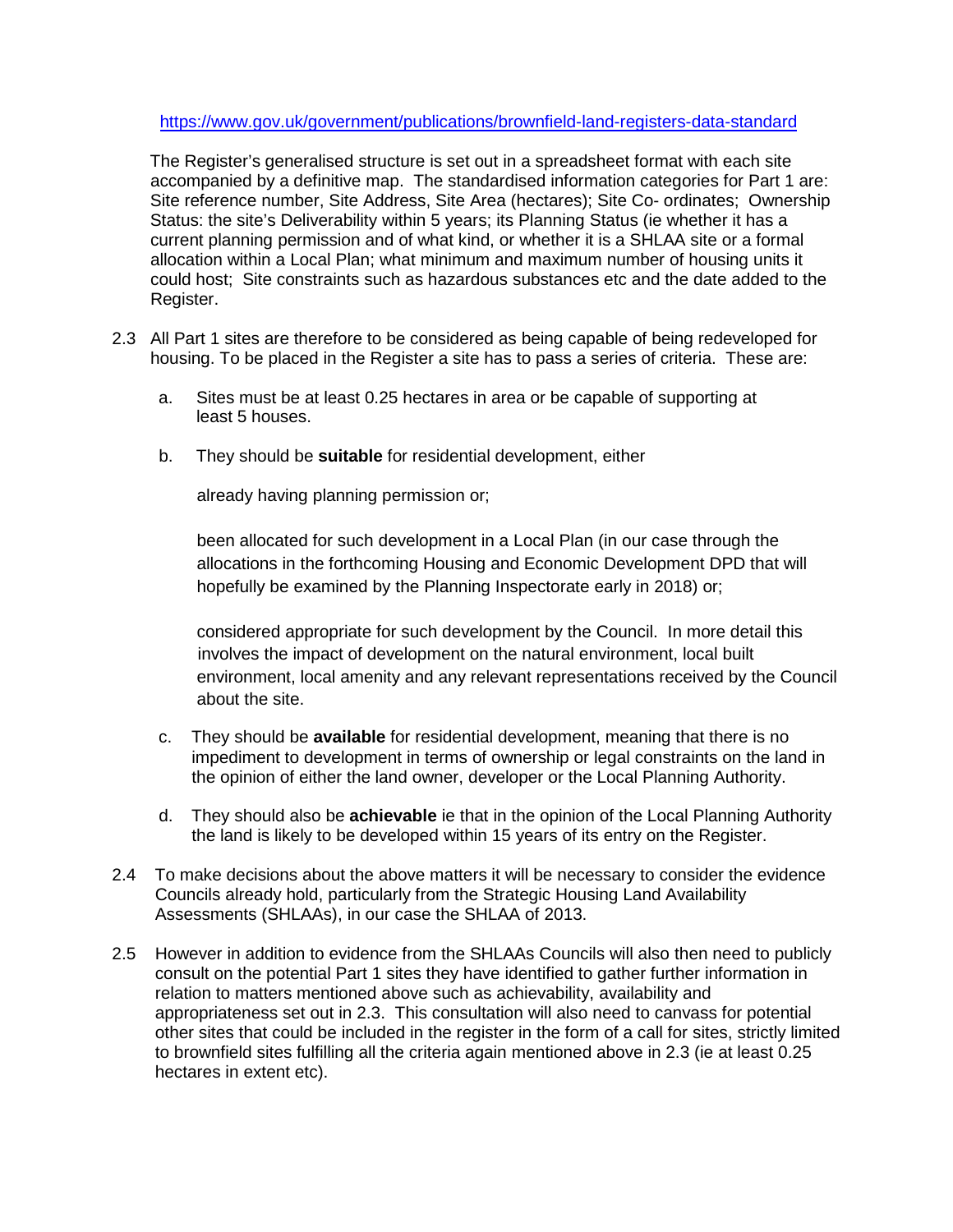- 2.6 It should be emphasised that Councils should include in Part 1 brownfield sites passing the tests set out above in 2.3. This means therefore, within the suitability test, sites that have already been given planning permission ie in which the issue of development has already been agreed in-principle but the permission either has not progressed to reserved matters stage or a full permission has not yet been started. In addition Part 1 also may include relevant sites that have already been allocated for housing in the Local Plan, meaning again that the in- principle question of development for that use has already been settled. In relation to allocated sites in Ribble Valley there are no sites within the proposed allocation sites in the HED DPD that pass the tests for entry onto the Register.
- 2.7 Part 1 of the Register, when completed with any call sites that pass the tests, will be placed in the public domain and is to be updated annually. Sites, once placed on the Register, remain there for a default period of five years unless an annual review indicates that they should not.
- 2.8 Part 1 therefore represents a comprehensive list of potentially developable brownfield sites. It does **not** give these sites any planning permission in itself, it simply outlines the potential brownfield land resource that could be developed for housing led development in the future subject to other considerations.

## 3. **Part 2 of the Register and Permission in Principle (PIP)**

- 3.1 The legislation goes on to allow Councils to select from the Part 1 sites, and only from the Part 1 sites, those that it considers should be granted a new form of planning permission called Permission in Principle (or PIP). The granting of a PIP on a site is intended to settle the fundamental principles of development and is limited to decisions about use, location and amount of development. Even if a PIP is given a developer will then have to obtain a further Technical Details consent which deals with matters such as detailed design, impact mitigation, infrastructure contributions etc.
- 3.2 Both the PIP and the Technical Details consent must be determined in accordance with the local development plan (ie the Core Strategy and, once adopted, the HED DPD), the NPPF and other material considerations. Whilst there can be no revisiting the granting of a PIP once given a Technical Details consent can be refused if it is judged to conflict with local or national policies or other material considerations. There is no automatic assumption that a Part 1 site will be granted a PIP. Having produced a Part 1 Register it is possible that, on considering its local plan, housing supply position and other relevant matters, a Council may not choose currently to grant any Part 2 PIPs in its Register.
- 3.3 A PIP does not replace existing routes to permission. It is not the same as an Outline Permission but appears to be intended to be an alternative, cheaper and less time consuming route to providing early certainty on in-principle matters. In addition to the link above within 2.1 more detail on PIPs can be found here:

 [https://www.gov.uk/government/publications/brownfield-registers-and-permission-in](https://www.gov.uk/government/publications/brownfield-registers-and-permission-in-) principle/brownfield-registers-and-permission-in-principle-frequently-asked-questions